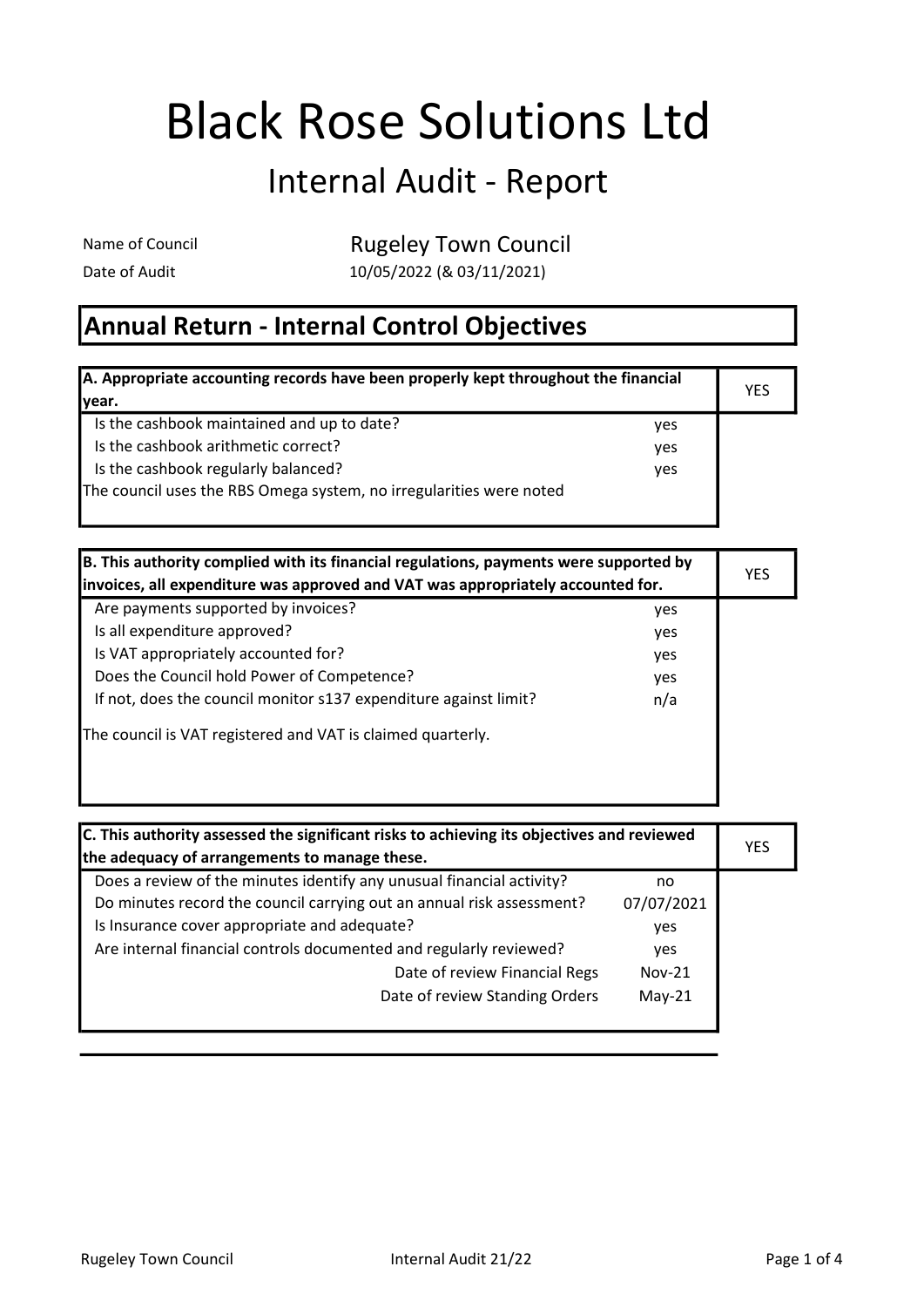| D. The precept or rates requirement resulted from an adequate budgetary process;<br>progress against the budget was regularly monitored; and reserves were appropriate.                                                                                                                                                                                      |      | <b>YES</b> |
|--------------------------------------------------------------------------------------------------------------------------------------------------------------------------------------------------------------------------------------------------------------------------------------------------------------------------------------------------------------|------|------------|
| Has the council prepared an annual budget in support of its precept?                                                                                                                                                                                                                                                                                         | yes  |            |
| Is actual expenditure against the budget regularly reported to the<br>council?                                                                                                                                                                                                                                                                               | yes  |            |
| Are there any significant unexplained variances from budget?                                                                                                                                                                                                                                                                                                 | no   |            |
| Are reserves appropriate?                                                                                                                                                                                                                                                                                                                                    | yes* |            |
| General and Contingency Reserves are £362,807 - which is around 10 months of income. It<br>is advised at that councils hold between 3 and 12 months or reserves, with larger councils<br>being towards the lower end of this. (Practitioners Guide 3.34 - Authorities with Income in<br>Excess of £200k should plan towards 3 months in equivalent reserves) |      |            |
| A few of the earmarked reserves have not changed since last year. The council should be<br>careful that reserves are not rolled over without consideration of whether they are still                                                                                                                                                                         |      |            |

required, and that timescales and values remain appropriate.

| E. Expected income was fully received, based on correct prices, properly recorded and<br>promptly banked; and VAT was appropriately accounted for.                                                            |       | <b>YES</b> |
|---------------------------------------------------------------------------------------------------------------------------------------------------------------------------------------------------------------|-------|------------|
| Is income properly recorded and promptly banked?                                                                                                                                                              | yes   |            |
| Does the precept recorded agree to the Council Tax authority's<br>notification?                                                                                                                               | yes   |            |
| Are security controls over cash and near-cash adequate and effective?                                                                                                                                         | yes   |            |
| Is the council VAT registered?                                                                                                                                                                                | yes   |            |
| Are returns submitted in a timely manner.                                                                                                                                                                     | yes   |            |
| Is VAT reclaimed on exempt business activities reviewed and considered<br>insignificant?                                                                                                                      | $***$ |            |
| Are receipts for business activities within the registration threshold?                                                                                                                                       | n/a   |            |
| VAT reclaimed on exempt VAT activities for the year is currently under review. As this has<br>not historically been tracked, it is not a quick process to obtain the data required to fully<br>consider this. |       |            |

| <b>F. Petty cash payments were properly supported by receipts, all petty cash expenditure</b><br>was approved and VAT appropriately accounted for. |            | <b>YES</b> |
|----------------------------------------------------------------------------------------------------------------------------------------------------|------------|------------|
| Is all petty cash spent recorded and supported by VAT invoices/receipts?                                                                           | yes        |            |
| Is petty cash expenditure reported to each council meeting?                                                                                        | yes        |            |
| Is petty cash reimbursement carried out regularly?                                                                                                 | <b>ves</b> |            |
| There are 3 petty cash floats, managed on an imprest system.                                                                                       |            |            |
| Top ups are supported by receipts, and regularly reported to council.                                                                              |            |            |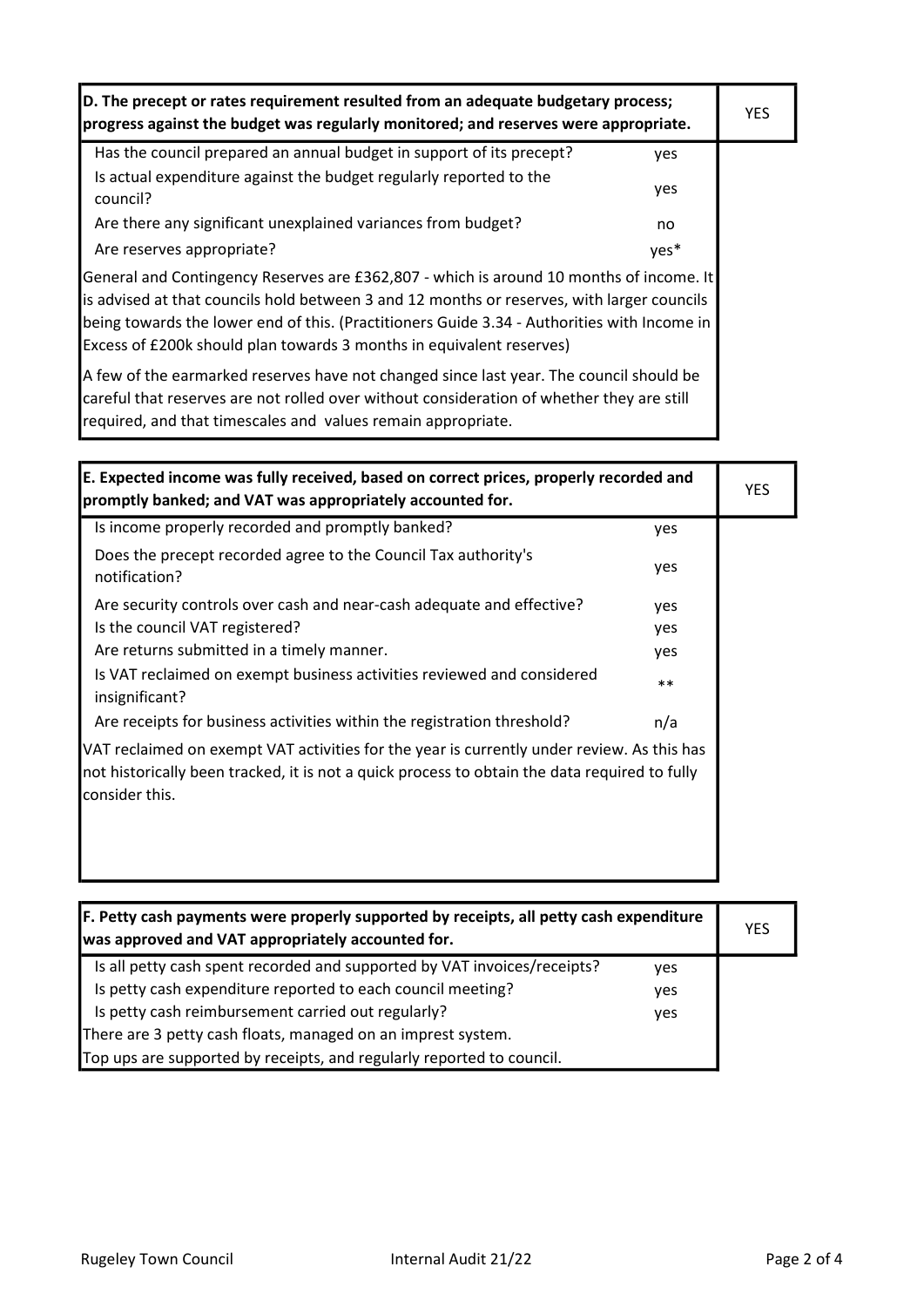| G. Salaries to employees and allowances to members were paid in accordance with this<br>authority's approvals, and PAYE and NI requirements were properly applied. |     | YES |
|--------------------------------------------------------------------------------------------------------------------------------------------------------------------|-----|-----|
| Do all employees have contracts or employment with clear terms and<br>conditions?                                                                                  | yes |     |
| Do salaries paid agree with those approved by the council?                                                                                                         | yes |     |
| Are other payments to employees reasonable and approved by the<br>council?                                                                                         | yes |     |
| Have PAYE/NIC been properly operated by the council as an employer?                                                                                                | yes |     |
| Does line 4 include only Salary, NI & Pension                                                                                                                      | yes |     |
|                                                                                                                                                                    |     |     |

| H. Asset and investments registers were complete and accurate and properly<br>maintained.                                                                                                                             |                   | <b>YES</b> |
|-----------------------------------------------------------------------------------------------------------------------------------------------------------------------------------------------------------------------|-------------------|------------|
| Does the council maintain a register of all material assets owned or in its<br>care?<br>Are the assets and investments registers up to date?<br>Do asset insurance valuations agree with those in the asset register? | yes<br>yes<br>ves |            |
|                                                                                                                                                                                                                       |                   |            |

| II. Periodic and year-end bank account reconciliations were properly carried out. |            | YES |
|-----------------------------------------------------------------------------------|------------|-----|
| Is there a bank reconciliation for each account?                                  | <b>ves</b> |     |
| Is a bank reconciliation carried out regularly and in a timely fashion and        | yes        |     |
| Are there any unexplained balancing entries in any reconciliation?                | no         |     |
| Is the value of investments held summarised on the reconciliation?                | n/a        |     |
|                                                                                   |            |     |
|                                                                                   |            |     |
|                                                                                   |            |     |
|                                                                                   |            |     |

| J. Accounting statements prepared during the year were prepared on the correct<br>accounting basis (receipts and payments or income and expenditure), agreed to the cash<br>book, supported by an adequate audit trail from underlying records and where<br>appropriate debtors and creditors were properly recorded. |      | <b>YES</b> |
|-----------------------------------------------------------------------------------------------------------------------------------------------------------------------------------------------------------------------------------------------------------------------------------------------------------------------|------|------------|
| Are year end accounts prepared on the correct accounting basis (receipts<br>and payments or income and expenditure) ?                                                                                                                                                                                                 | 18E  |            |
| Are debtors and creditors properly recorded?                                                                                                                                                                                                                                                                          | yes* |            |
| Do accounts agree with the cashbook?                                                                                                                                                                                                                                                                                  | yes  |            |
| Is there an audit trail from underlying financial records to the accounts?                                                                                                                                                                                                                                            | yes  |            |
| Preparation of income and expenditure accounts requires a number of year end                                                                                                                                                                                                                                          |      |            |
| adjustments. Upon review it was found that advance payments for theatre bookings (paid                                                                                                                                                                                                                                |      |            |
| in 21/22 for dates in 22/23) had not been accounted for. Upon discussion, it was                                                                                                                                                                                                                                      |      |            |
| determined that this was considered material and has been corrected in the 21/22                                                                                                                                                                                                                                      |      |            |
| accounts.                                                                                                                                                                                                                                                                                                             |      |            |
|                                                                                                                                                                                                                                                                                                                       |      |            |